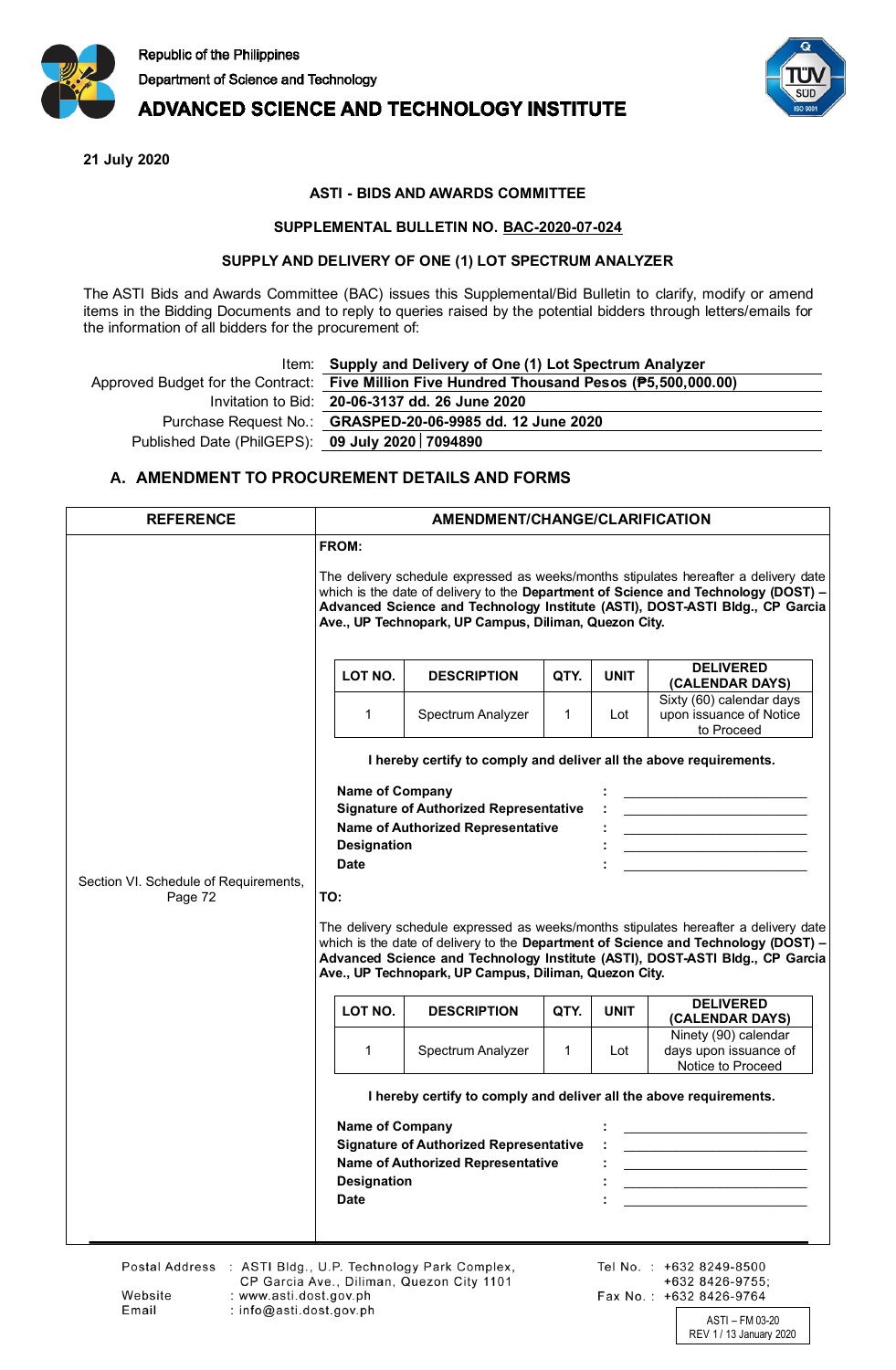## **V. RESPONSE TO QUERIES**

| <b>QUERY/ISSUE</b>                                                                                                                                                                | <b>BAC/END-USER RESPONSE/CLARIFICATION</b>                                                                                                                                                                                                                                                                                                                                                                                                                                                                                                                                                                                                                            |  |  |
|-----------------------------------------------------------------------------------------------------------------------------------------------------------------------------------|-----------------------------------------------------------------------------------------------------------------------------------------------------------------------------------------------------------------------------------------------------------------------------------------------------------------------------------------------------------------------------------------------------------------------------------------------------------------------------------------------------------------------------------------------------------------------------------------------------------------------------------------------------------------------|--|--|
| Analyzer, is it possible to change the delivery terms<br>from sixty (60) calendar days upon issuance of NTP<br>to ninety (90) days calendar days upon issuance of<br>NTP?         | For the Supply and Delivery of One (1) Lot Spectrum Ninety (90) calendar days upon issuance of NTP is acceptable.                                                                                                                                                                                                                                                                                                                                                                                                                                                                                                                                                     |  |  |
| the distributorship certificate of the manufacturer to from the authorized distributor.<br>the distributor and the authorization certificate of the<br>distributor to the bidder. | During our pre-bid conference for the Supply and Please be informed that if the bidder is a direct or authorized distribu-<br>Delivery of One (1) Lot Spectrum Analyzer, it was tor of the manufacturer, the distributor certificate from the manufac-<br>mentioned that the "bidder" should submit certificate turer will suffice. However, if the bidder is just a reseller of the distrib-<br>coming from either the manufacturer or distributor. It utor, bidder should attach <b>both</b> the certificate of authorized distribu-<br>was also mentioned that the bidder may attach both torship from the manufacturer and the reseller certificate of the bidder |  |  |
| What is the ITB and PR No. for the Supply and<br>Delivery of One (1) Lot Spectrum Analyzer?                                                                                       | The identification numbers of the Contract can be found in Section III.<br>Bid Data Sheet, page 40, to wit:                                                                                                                                                                                                                                                                                                                                                                                                                                                                                                                                                           |  |  |
|                                                                                                                                                                                   | <b>Invitation to Bid No.: 20-06-3137 dd. 26 June 2020</b>                                                                                                                                                                                                                                                                                                                                                                                                                                                                                                                                                                                                             |  |  |
|                                                                                                                                                                                   | Purchase Request No.: GRASPED-20-06-9985 dd. 12 June 2020                                                                                                                                                                                                                                                                                                                                                                                                                                                                                                                                                                                                             |  |  |

Attached to this Supplemental/Bid Bulletin is the amended form for Section VI. Schedule of Requirements. Bidder/s may *(1)* indicate compliance in the original and amended form or *(2)* revise the form in the DOST-ASTI Bidding Documents to reflect changes in the Supplemental/Bid Bulletin and indicate compliance. Said form must be submitted as part of the Technical Component of the bid.

Please be guided accordingly.

Prepared by:

**VLADIMIR R. SUAN** *Member, BAC Secretariat*

Noted by:



**KATHERINE B. RAMOS** *Head, BAC Secretariat*

Approved by:

Digitally signed by Paul John M. Serrano

**PAUL JOHN M. SERRANO** *Chairperson, BAC-2*